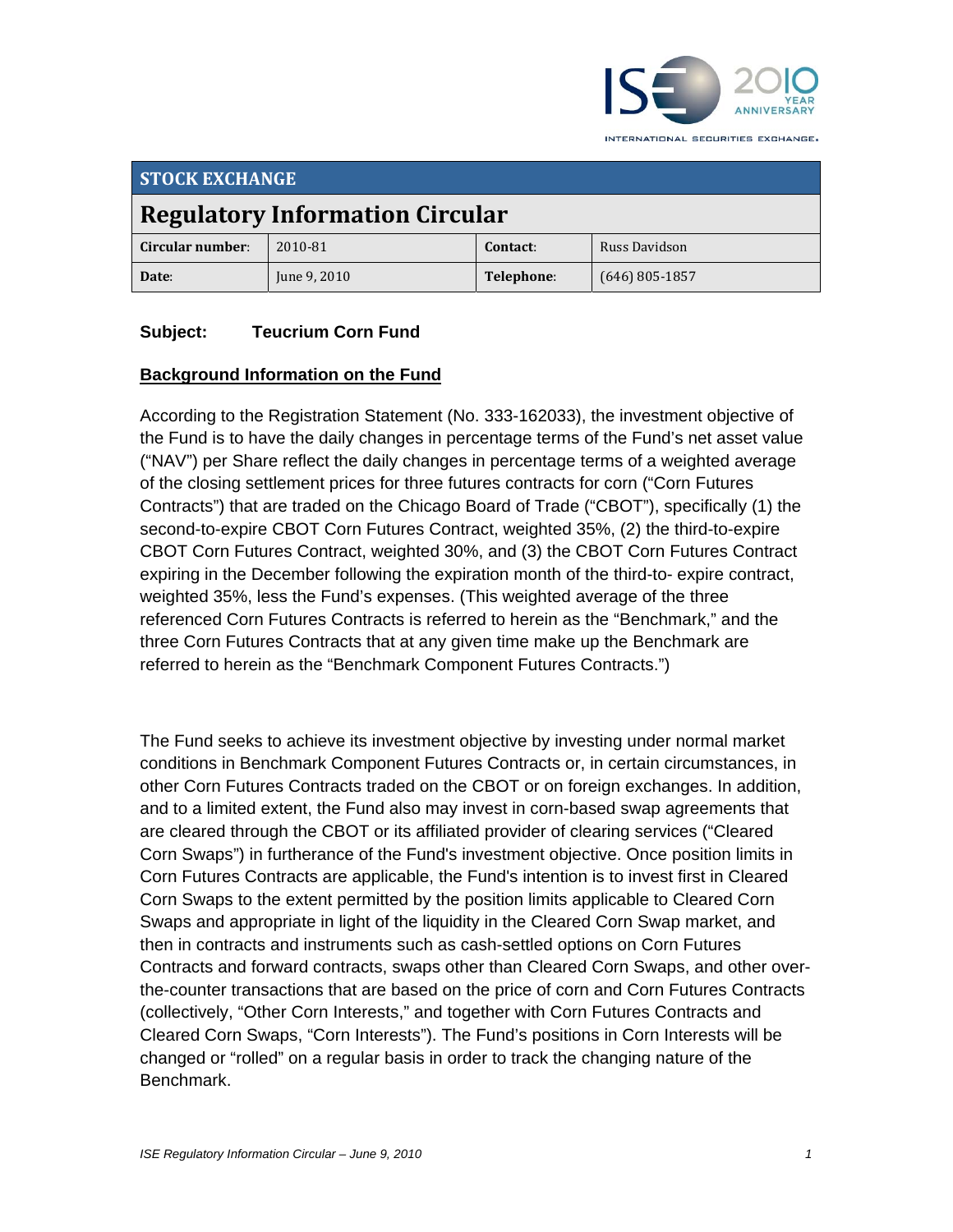

According to the Registration Statement, the CFTC and U.S. designated contract markets such as the CBOT may establish position limits on the maximum net long or net short futures contracts in commodity interests that any person or group of persons under common trading control (other than as a hedge) may hold, own or control.

According to the Registration Statement, position limits and daily price fluctuation limits set by the CFTC and the futures exchanges have the potential to cause tracking error, which could cause the price of Shares to substantially vary from the Benchmark and prevent investors from being able to effectively use the Fund as a way to hedge against corn-related losses or as a way to indirectly invest in corn.

In addition to position limits, the futures exchanges set daily price fluctuation limits on futures contracts. The daily price fluctuation limit establishes the maximum amount that the price of futures contracts may vary either up or down from the previous day's settlement price. Once the daily price fluctuation limit has been reached in a particular futures contract, no trades may be made at a price beyond that limit.

The Fund does not intend to limit the size of the offering and will attempt to utilize substantially all of its proceeds to purchase Corn Interests. If the Fund encounters position limits, accountability levels, or price fluctuation limits for Corn Futures Contracts on the CBOT, it may then, if permitted under applicable regulatory requirements, purchase Other Corn Interests and/or Corn Futures Contracts listed on foreign exchanges. The Corn Futures Contracts available on such foreign exchanges may have different underlying sizes, deliveries, and prices. In addition, the Corn Futures Contracts available on these exchanges may be subject to their own position limits and accountability levels. In certain circumstances, however, position limits could force the Fund to limit the number of Creation Baskets that it sells.

A more detailed description of Corn Interests and other aspects of the corn and Corn Interest markets, as well as investment risks, are set forth in the Registration Statement. All terms relating to the Fund that are referred to, but not defined in, this proposed rule change are defined in the Registration Statement.

## **Availability of Information Regarding the Shares**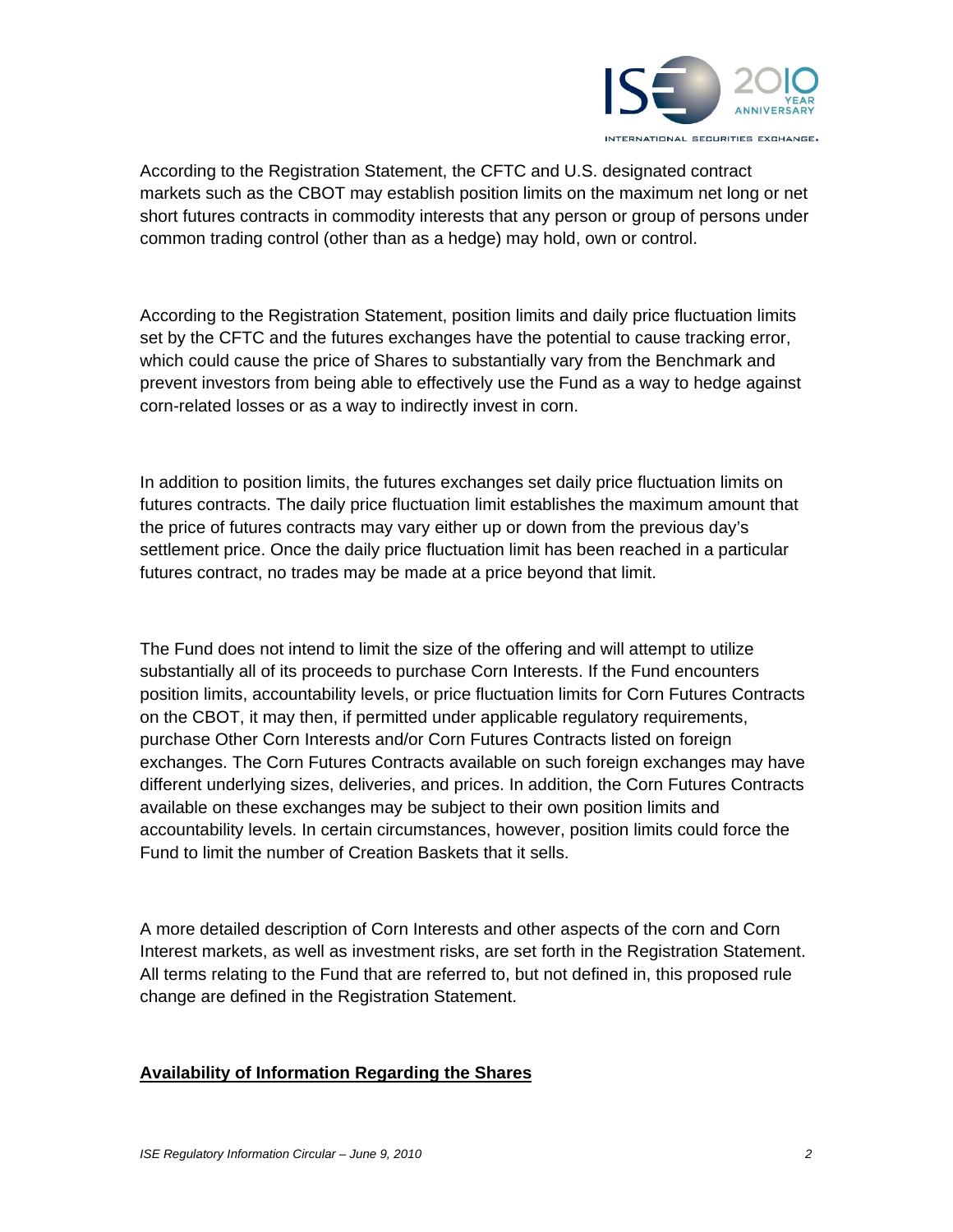

The Web site for the Fund (www.teucriumcornfund.com) and/or the Exchange, which are publicly accessible at no charge, will contain the following information: (a) the current NAV per share daily and the prior business day's NAV and the reported closing price; (b) the midpoint of the bid-ask price in relation to the NAV as of the time the NAV is calculated (the "Bid-Ask Price"); (c) calculation of the premium or discount of such price against such NAV; (d) the bid-ask price of Shares determined using the highest bid and lowest offer as of the time of calculation of the NAV; (e) data in chart form displaying the frequency distribution of discounts and premiums of the Bid- Ask Price against the NAV, within appropriate ranges for each of the four (4) previous calendar quarters; (f) the prospectus; and (g) other applicable quantitative information. The Fund will also disseminate Fund holdings on a daily basis on the Fund's Web site.

The NAV for the Fund will be calculated by the Administrator once a day and will be disseminated daily to all market participants at the same time. NYSE Arca will also disseminate on a daily basis via the Consolidated Tape Association ("CTA") information with respect to recent NAV, and shares outstanding. The NAV for the Shares is calculated after 4:00 p.m. E.T. each trading day.

Daily trading volume of each of the Shares, closing prices of such Shares, and the corresponding NAV will be made available on the NYSE Arca website. The closing price and settlement prices of the Corn Futures Contracts are also readily available from the CBOT, automated quotation systems, published or other public sources, or on-line information services such as Bloomberg or Reuters. The Benchmark will be disseminated by one or more major market data vendors every 15 seconds during the regular trading hours of 9:30 a.m. to 4:00 p.m. Eastern Time ("E.T."). Quotation and lastsale information regarding the Shares will be disseminated through the facilities of the CTA.

The daily settlement prices for the Corn Futures Contracts held by the Fund are publicly available on the Web site of the CBOT (www.cmegroup.com). In addition, various data vendors and news publications publish futures prices and data. Quotation and last sale information for the Corn Futures Contracts are widely disseminated through a variety of major market data vendors worldwide, including Bloomberg and Reuters. In addition, the complete real-time data for the Corn Futures Contracts is available by subscription from Reuters and Bloomberg. The CBOT also provides delayed futures information on current and past trading sessions and market news free of charge on its Web site. The specific contract specifications for the futures contracts are also available at CBOT's Web site, as well as other financial informational sources. The spot price of corn also is available on a 24-hour basis from major market data vendors.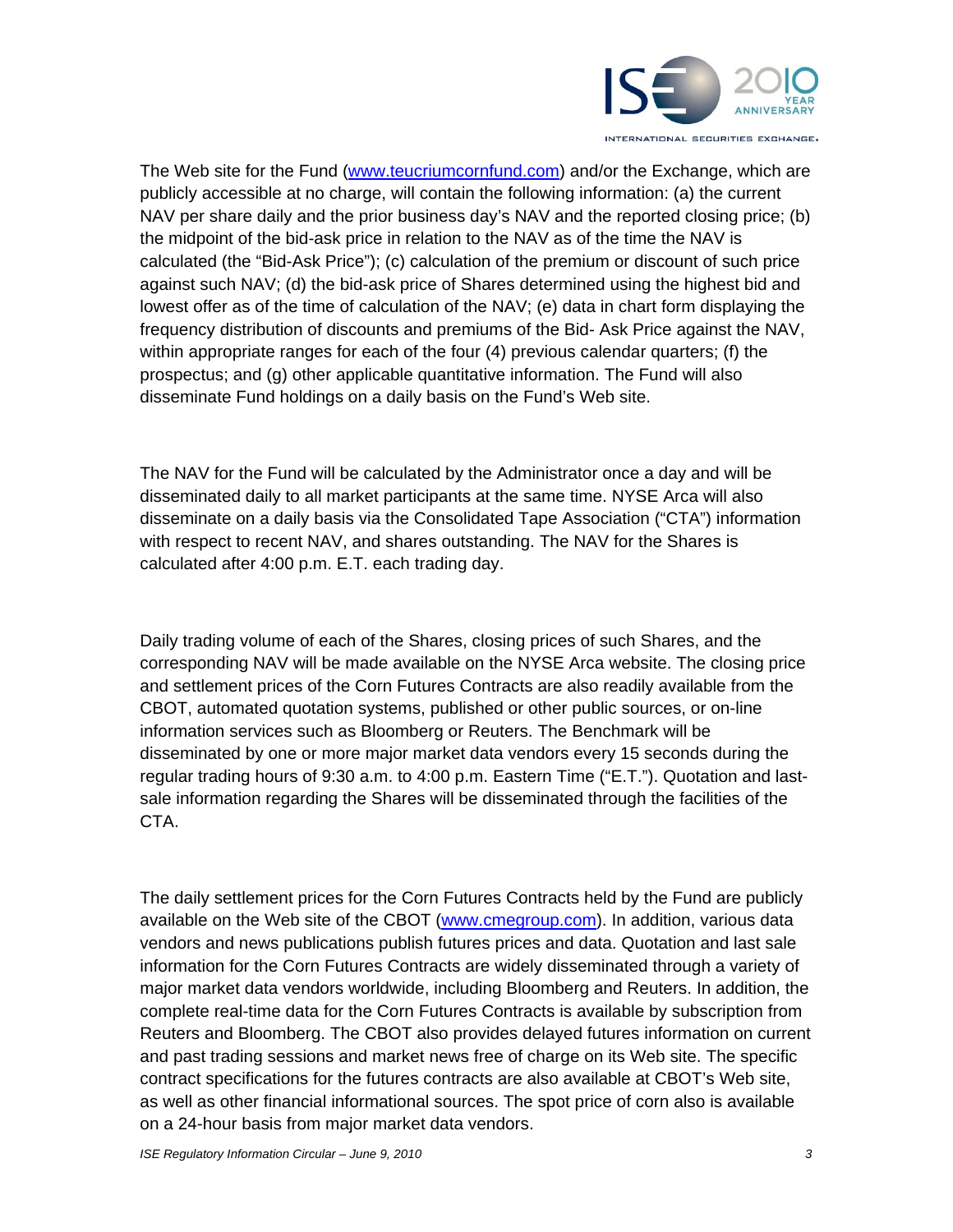

The Fund will provide Web site disclosure of portfolio holdings daily and will include, as applicable, the names, quantity, price and market value of Financial Instruments and the characteristics of such instruments and cash equivalents, and amount of cash held in the portfolio of the Fund.

# **Dissemination of Indicative Trust Value**

In addition, in order to provide updated information relating to the Fund for use by investors and market professionals, an updated Indicative Trust Value ("ITV") will be calculated. The ITV is calculated by using the prior day's closing NAV per share of the Fund as a base and updating that value throughout the trading day to reflect changes in the value of the Benchmark Component Futures Contracts. As stated in the Registration Statement, changes in the value of over-the-counter Corn Interests, Treasury Securities and cash equivalents will not be included in the calculation of the ITV. The ITV disseminated during trading hours should not be viewed as an actual real time update of the NAV, which is calculated only once a day.

The ITV will be disseminated on a per Share basis by one or more major market data vendors every 15 seconds during the regular trading hours of 9:30 a.m. to 4:00 p.m. ET. The normal trading hours for Corn Futures Contracts on the CBOT are 10:30 a.m. to 2:15 p.m. E.T. The ITV will not be updated, and, therefore, a static ITV will be disseminated, between the close of trading on CBOT of Corn Futures Contracts and the close of the Exchange regular trading hours. The value of a Share may be influenced by non-concurrent trading hours between the Exchange and the CBOT when the Shares are traded on the Exchange after normal trading hours of Corn Futures Contracts on CBOT.

Information about the Shares of the Fund is publicly available on the Fund's Web site (www.teucriumcornfund.com). The Fund is subject to various fees and expenses described in the Registration Statement.

## **Exchange Rules Applicable to Trading in the Shares**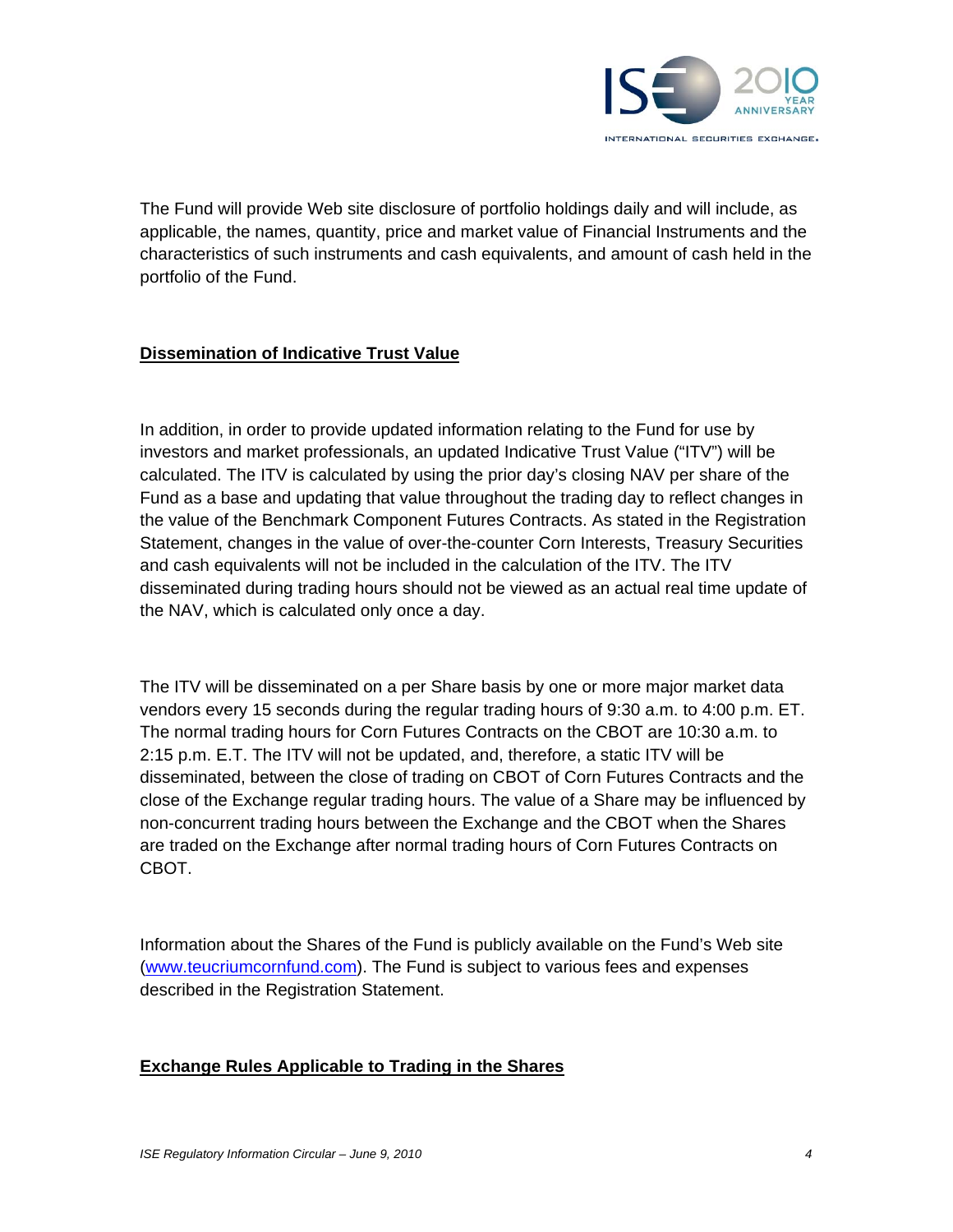

The Shares are considered equity securities, thus rendering trading in the Shares subject to the Exchange's existing rules governing the trading of equity securities.

# **Trading Hours**

Trading in the Shares on ISE is on a UTP basis and is subject to ISE equity trading rules. The Shares will trade from 8:00 a.m. until 8:00 p.m. Eastern Time. Equity Electronic Access Members ("Equity EAMs") trading the Shares during the Extended Market Sessions are exposed to the risk of the lack of the calculation or dissemination of underlying index value or intraday indicative value ("IIV"). For certain derivative securities products, an updated underlying index value or IIV may not be calculated or publicly disseminated in the Extended Market hours. Since the underlying index value and IIV are not calculated or widely disseminated during Extended Market hours, an investor who is unable to calculate implied values for certain derivative securities products during Extended Market hours may be at a disadvantage to market professionals.

## **Trading Halts**

ISE will halt trading in the Shares in accordance with ISE Rule 2101(a)(2)(iii). The grounds for a halt under this Rule include a halt by the primary market because it stops trading the Shares and/or a halt because dissemination of the IIV or applicable currency spot price has ceased, or a halt for other regulatory reasons. In addition, ISE will stop trading the Shares if the primary market de-lists the Shares.

## **Creation and Redemption of Units**

The Fund creates and redeems Shares only in blocks of 100,000 Shares called Creation Baskets and Redemption Baskets, respectively. The Shares are not individually redeemable. The creation and redemption of baskets are only made in exchange for delivery to the Fund or the distribution by the Fund of the amount of Treasury Securities and/or cash equal to the combined NAV of the number of Shares included in the baskets being created or redeemed determined as of 4:00 p.m. New York time on the day the order to create or redeem baskets is properly received. Only Authorized Purchasers may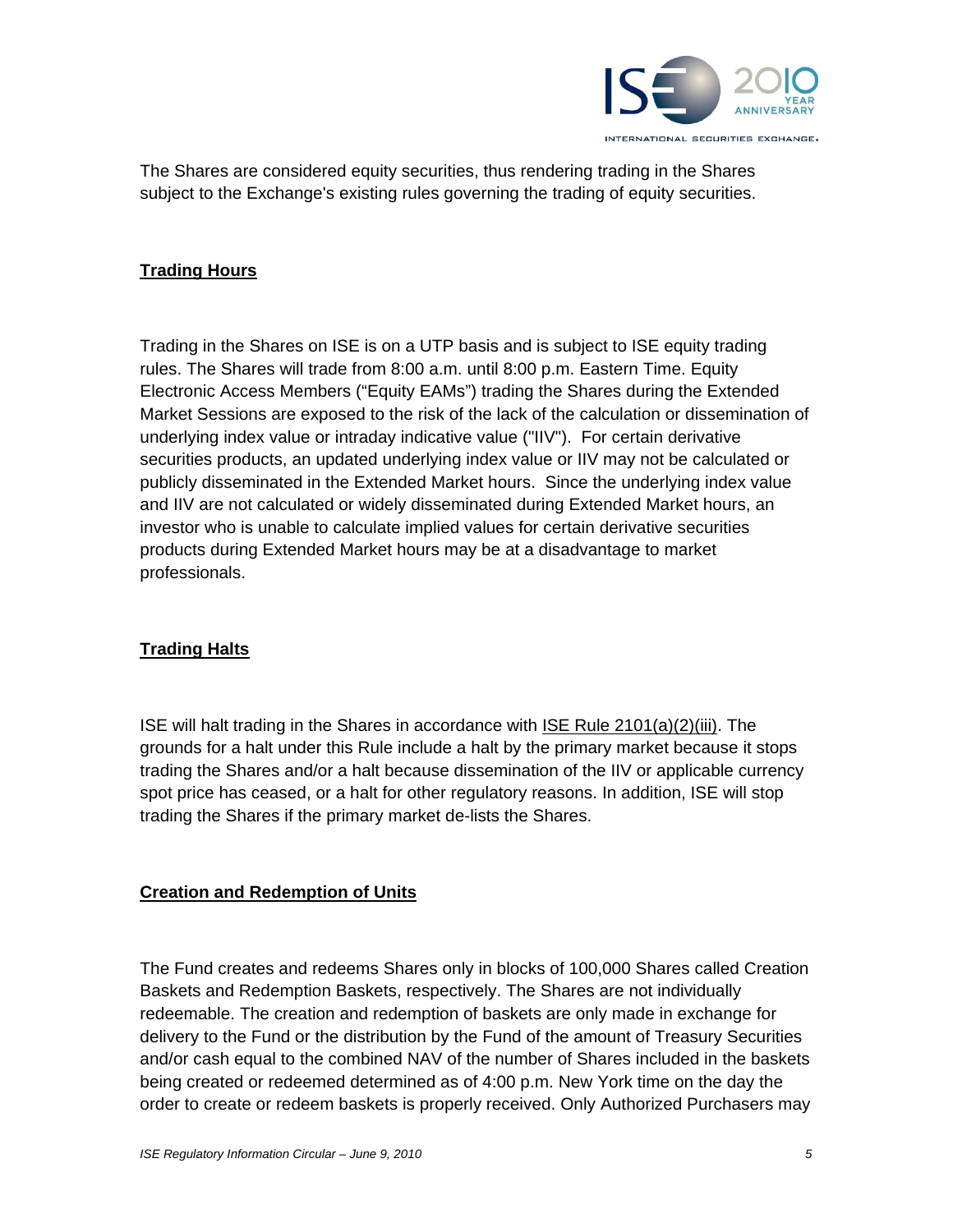

purchase or redeem Creation Baskets or Redemption Baskets. Additional information regarding creation and redemption of Shares is contained in the Registration Statement.

## **Principal Risks**

The Registration Statement includes discussion associated with an investment in the Shares. Among these that are investing in Corn Interests subjects the Fund to the risks of the corn market, and this could result in substantial fluctuations in the price of the Fund's Shares; changes in the price of the Shares could substantially vary from the changes in the spot price of corn; changes in the Fund's NAV may not correlate well with changes in the price of the Benchmark; changes in the price of the Fund's Shares may not correlate perfectly with changes in the NAV of the Fund's Shares; and future regulatory developments may significantly and adversely affect the Fund. Additional risks include the Fund's operating risks; risk of leverage and volatility; over-the-counter contract risk; and risk of trading in international markets. See the Registration Statement for a complete discussion of risks.

## **Suitability**

Trading in the Shares on ISE will be subject to the provisions of ISE Rule 2123(l). Members recommending transactions in the Shares to customers should make a determination that the recommendation is suitable for the customer. In addition, members must possess sufficient information to satisfy the "know your customer" obligation that is embedded in ISE Rule 2123(l).

Equity EAMs also should review FINRA Notice to Members 03-71 for guidance on trading these products. The Notice reminds members of their obligations to: (1) conduct adequate due diligence to understand the features of the product; (2) perform a reasonable-basis suitability analysis; (3) perform customer-specific suitability analysis in connection with any recommended transactions; (4) provide a balanced disclosure of both the risks and rewards associated with the particular product, especially when selling to retail investors; (5) implement appropriate internal controls; and (6) train registered persons regarding the features, risk and suitability of these products.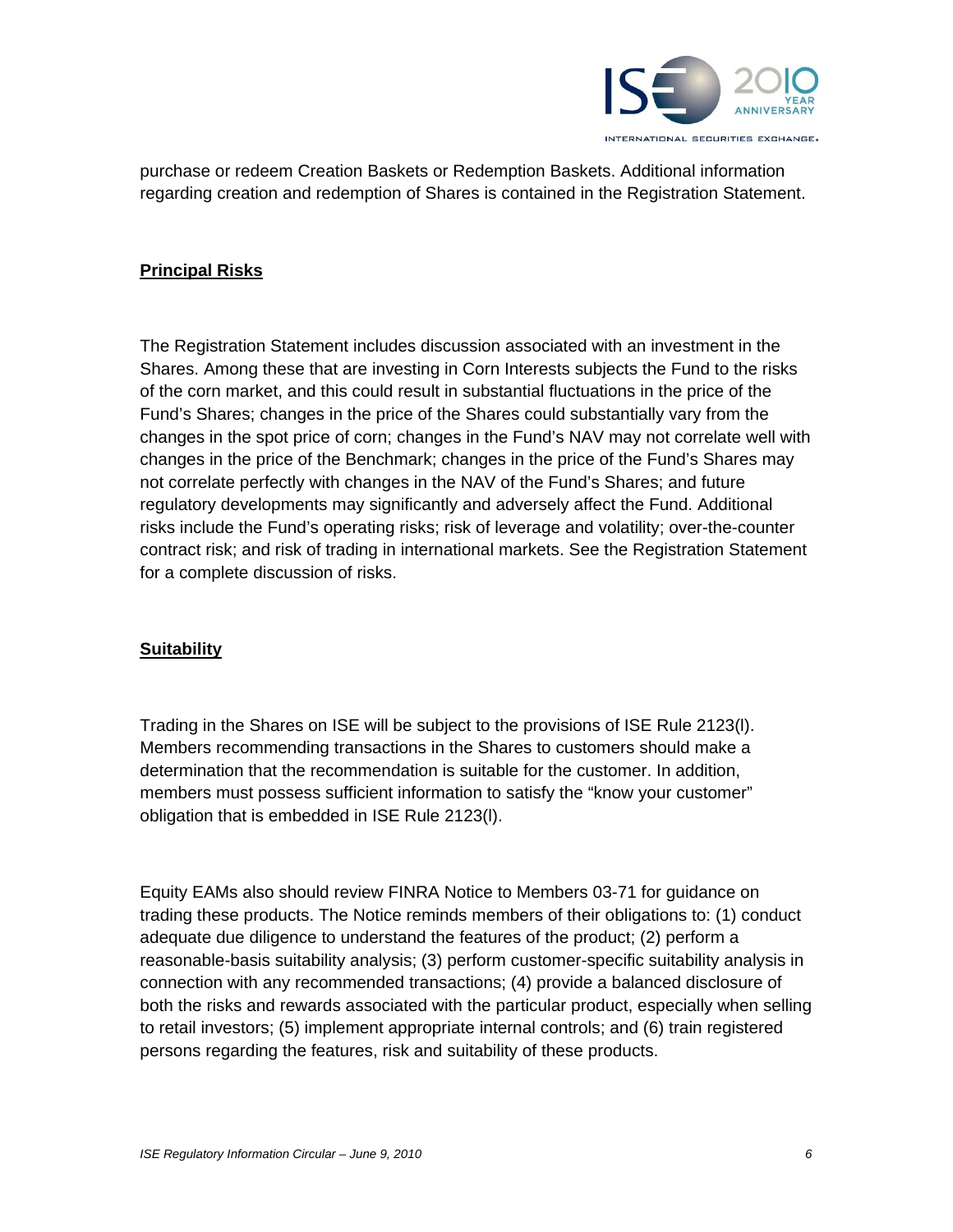

## **Delivery of a Prospectus**

Pursuant to federal securities laws, investors purchasing Shares must receive a prospectus prior to or concurrently with the confirmation of a transaction. Investors purchasing Shares directly from the Fund (by delivery of the Deposit Amount) must also receive a prospectus.

Prospectuses may be obtained through the Distributor or on the Fund's website. The Prospectus does not contain all of the information set forth in the registration statement (including the exhibits to the registration statement), parts of which have been omitted in accordance with the rules and regulations of the SEC. For further information about the Fund, please refer to the Trust's registration statement.

# **Exemptive, Interpretive and No-Action Relief Under Federal Securities Regulations**

The Commission's Division of Market Regulation (now the Division of Trading and Markets) issued letters dated June 21, 2006 (Letter regarding Rydex Specialized Products CurrencyShares Trusts) and January 19, 2006 (Letter regarding DB Commodity Index Tracking Fund) (together the "No-Action Letters") granting exemptive or no-action relief from certain rules under the Securities Exchange Act of 1934 (the "1934 Act") with respect to Commodity Based Investment Vehicles. The Fund relies on such exemptive or no-action relief.

## **Regulation M Exemptions**

Under the No-Action Letter, the Fund is exempted under paragraph (d) of Rule 101, permitting persons who may be deemed to be participating in a distribution of the Units to bid for or purchase Units during their participation in such distribution. The No-Action Letter also exempted the Fund under paragraph (e) of Rule 102, permitting the Fund and its affiliated purchasers to redeem Units in Baskets during the continuous offering of the Units.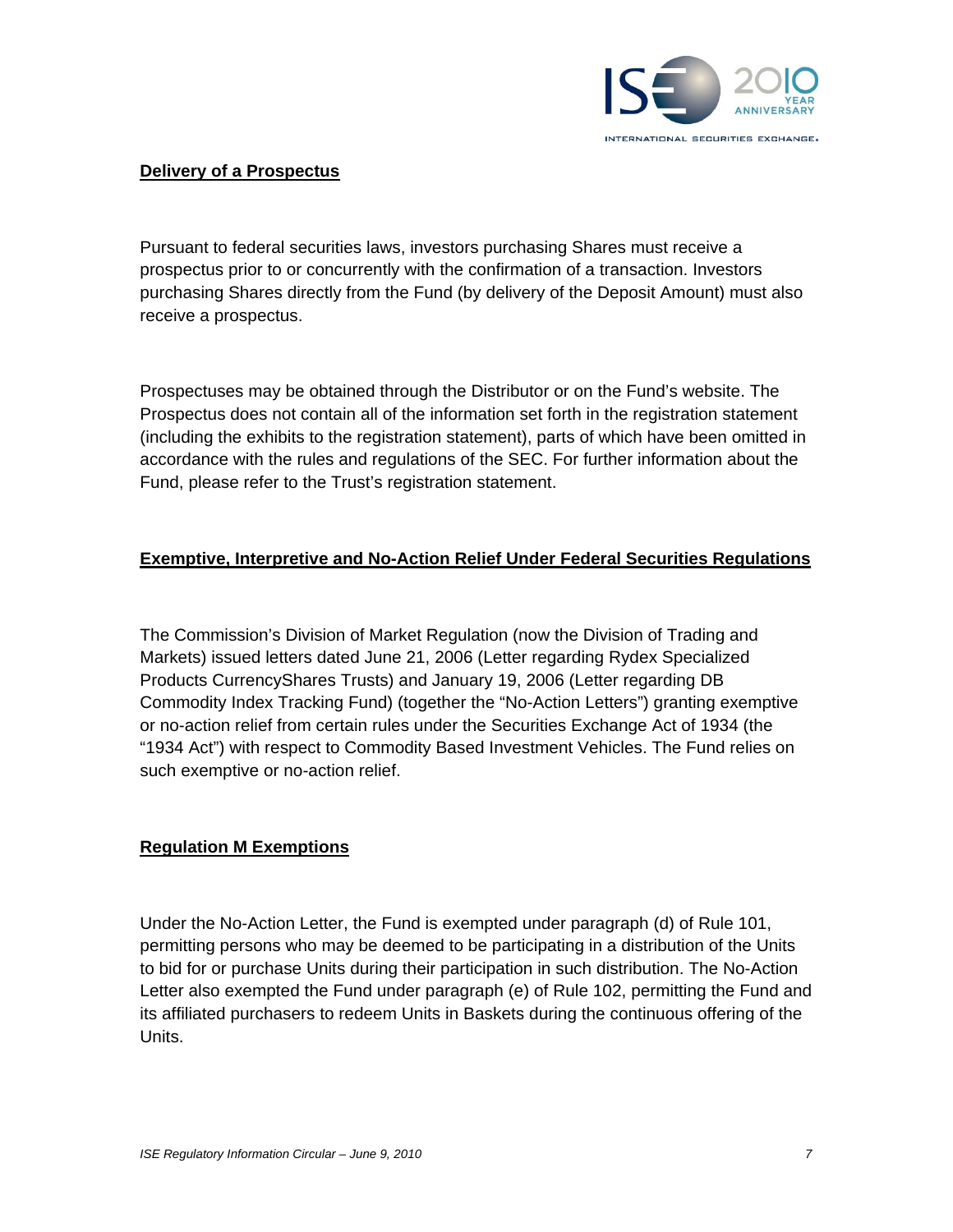

The exemptions from Rules 101 and 102 of Regulation M are subject to the condition that such transactions in Units or any related securities are not made for the purpose of creating actual, or apparent, active trading in or raising or otherwise affecting the price of such securities. Equity EAMs are referred to the full text of the No-Action Letter for additional information.

# **Section 11(d) and Rule 11d1-2**

In the January 19, 2006 No-Action Letter, the Staff stated that it will not recommend enforcement action to the Commission under Section  $11(d)(1)$  of the Exchange Act if broker-dealers (other than the Distributor) that do not create or redeem Shares but engage in both proprietary and customer transactions in Shares exclusively in the secondary market extend or maintain or arrange for the extension or maintenance of credit on Shares in connection with such secondary market transactions.

In addition, the Staff stated that it will not recommend enforcement action to the Commission under Section  $11(d)(1)$  of the Exchange Act if broker-dealers other than the Distributor treat Shares, for the purposes of Rule 11d1-2 under the Exchange Act, as "securities issued by a registered . . . unit investment trust as defined in the Investment Company Act of 1940" and thereby extend or maintain or arrange for the extension or maintenance of credit on Shares that have been owned by the persons to whom credit is provided for more than 30 days, in reliance on the exemption contained in the rule.

**This Regulatory Information Circular is not a statutory Prospectus. Equity EAMs should consult the Trust's Registration Statement, SAI, Prospectus and the Fund's website for relevant information.**